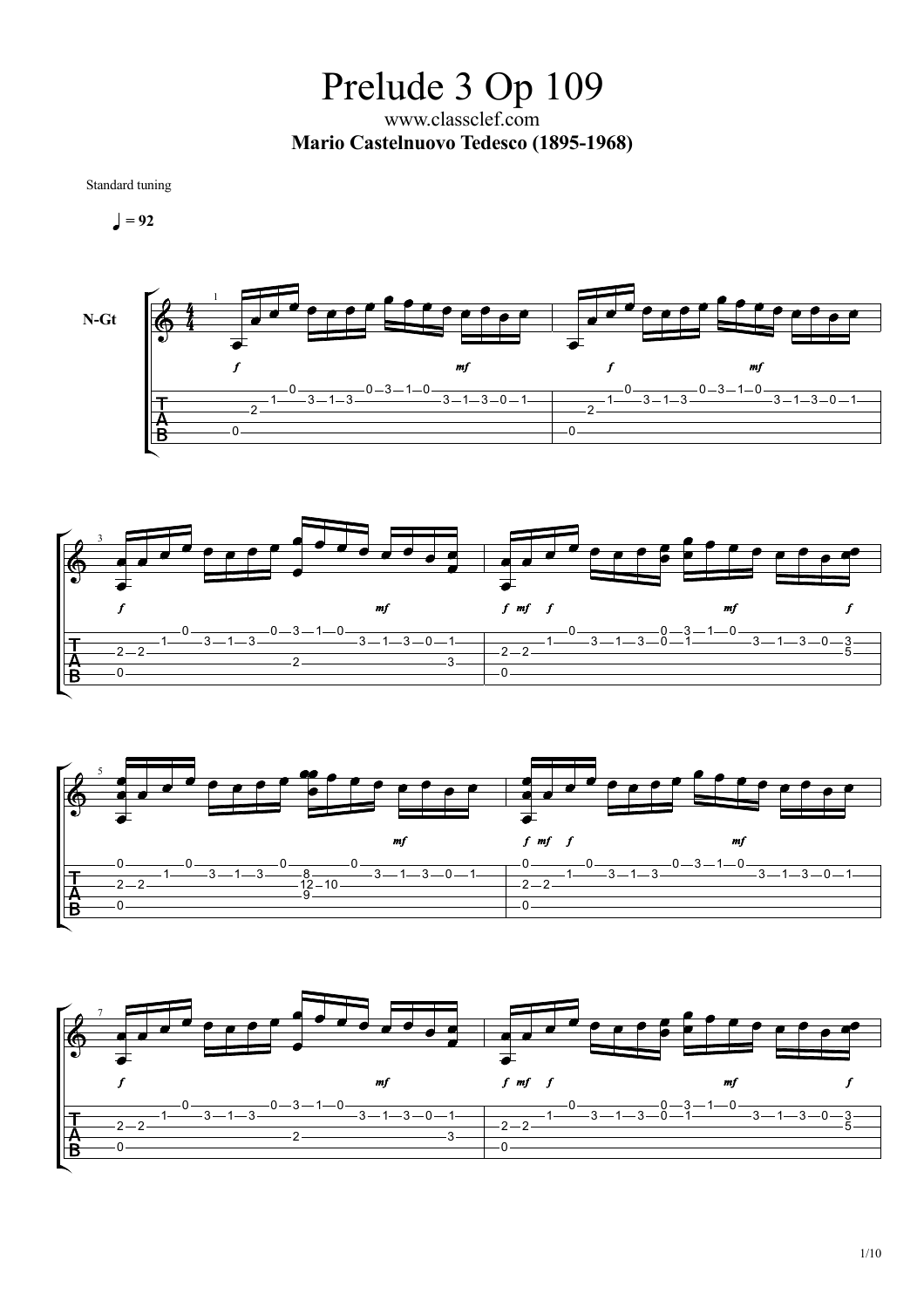

 $= 88$  $0 \longrightarrow 0$  1 0 3 1 0 1 3 1  $\begin{array}{c} \hline \rule{0.3cm}{0.15cm} 0 & \rule{0.3cm}{0.15cm} \end{array}$  $-$  3  $-$  1  $-$  0  $-$  1  $-$  0  $-$ 2 —————— 2 —  $\qquad$   $\qquad$   $\qquad$   $\qquad$   $\qquad$   $\qquad$   $\qquad$   $\qquad$   $\qquad$   $\qquad$   $\qquad$   $\qquad$   $\qquad$   $\qquad$   $\qquad$   $\qquad$   $\qquad$   $\qquad$   $\qquad$   $\qquad$   $\qquad$   $\qquad$   $\qquad$   $\qquad$   $\qquad$   $\qquad$   $\qquad$   $\qquad$   $\qquad$   $\qquad$   $\qquad$   $\qquad$   $\qquad$   $\qquad$   $\qquad$   $\qquad$ 



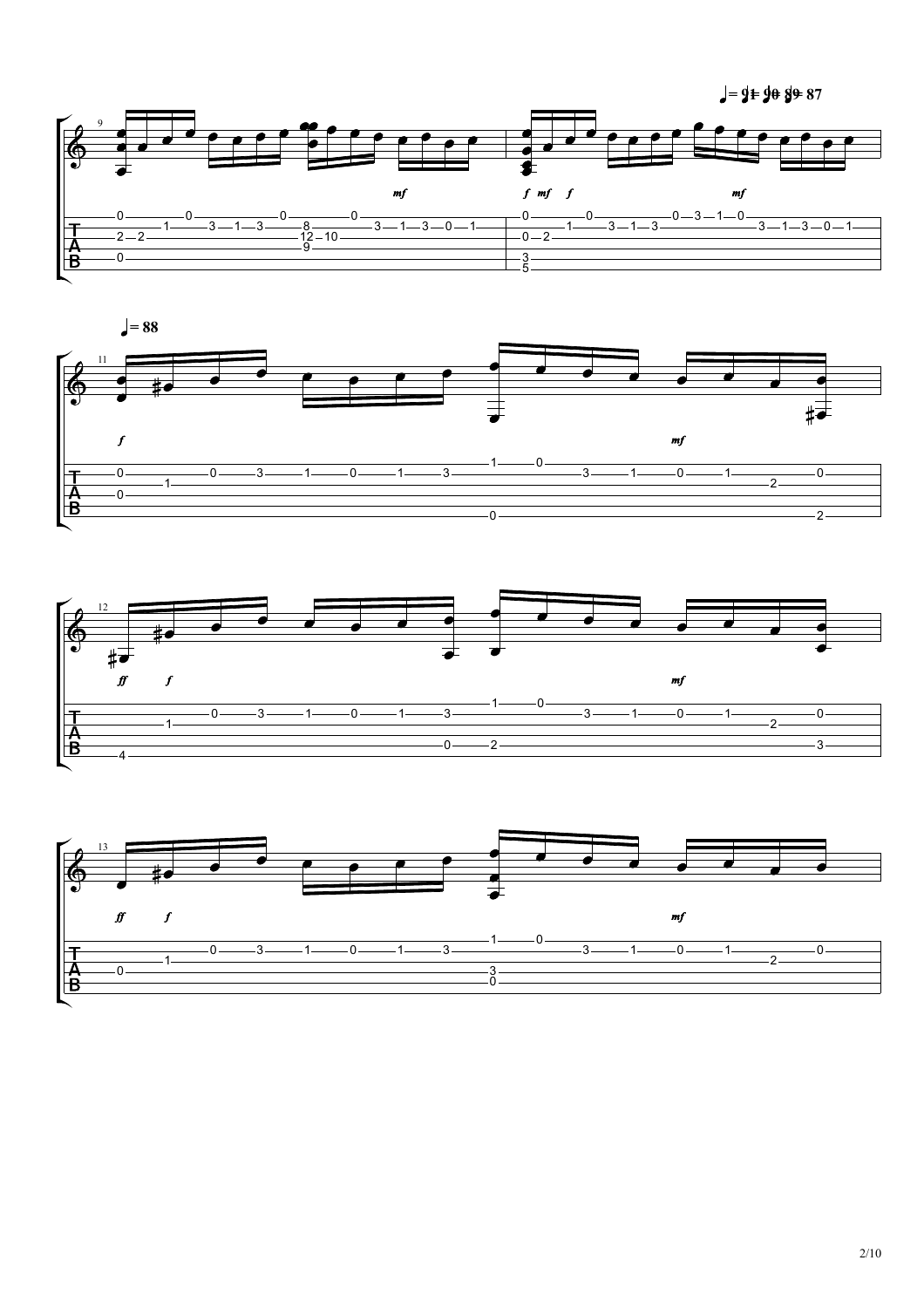





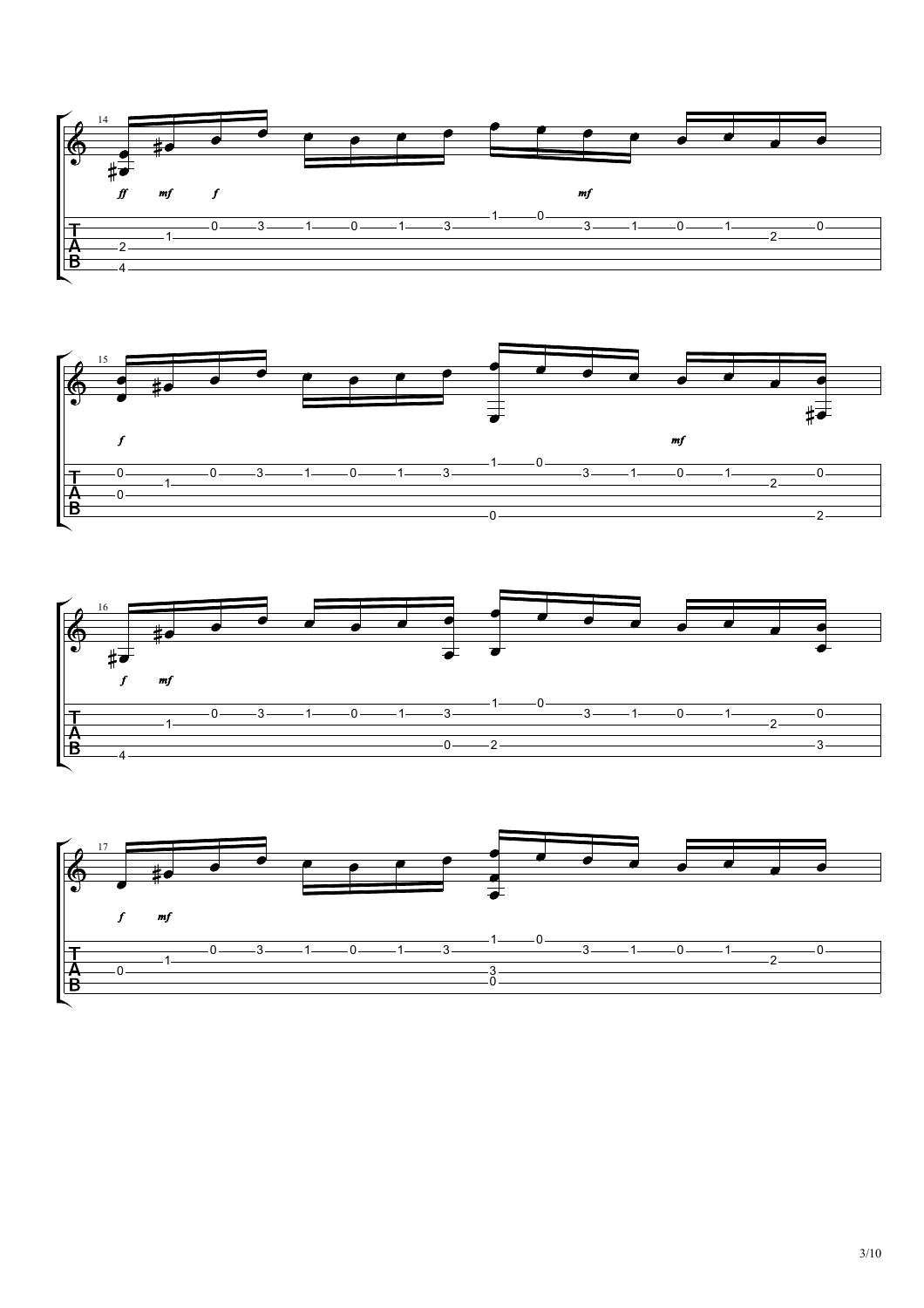







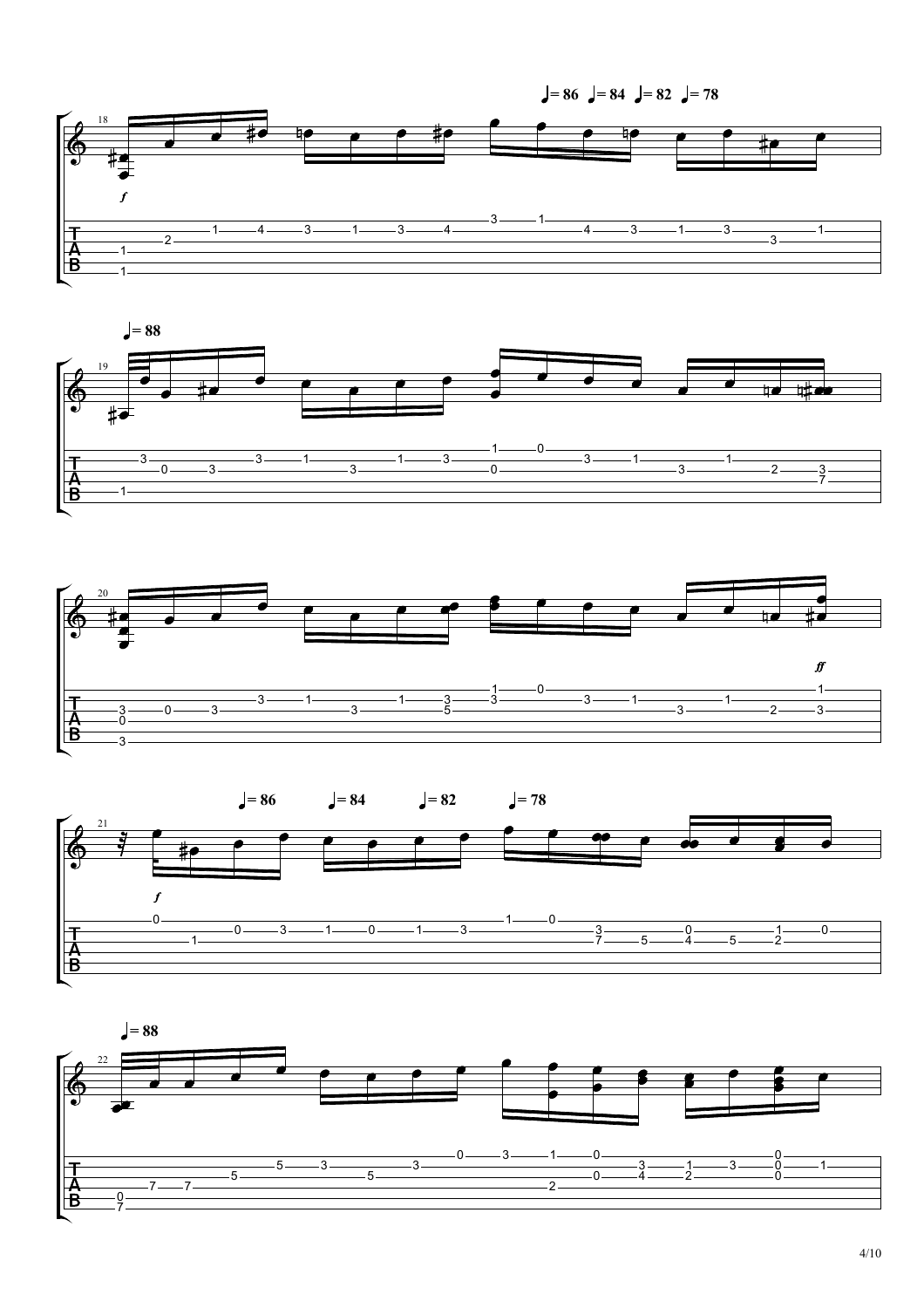





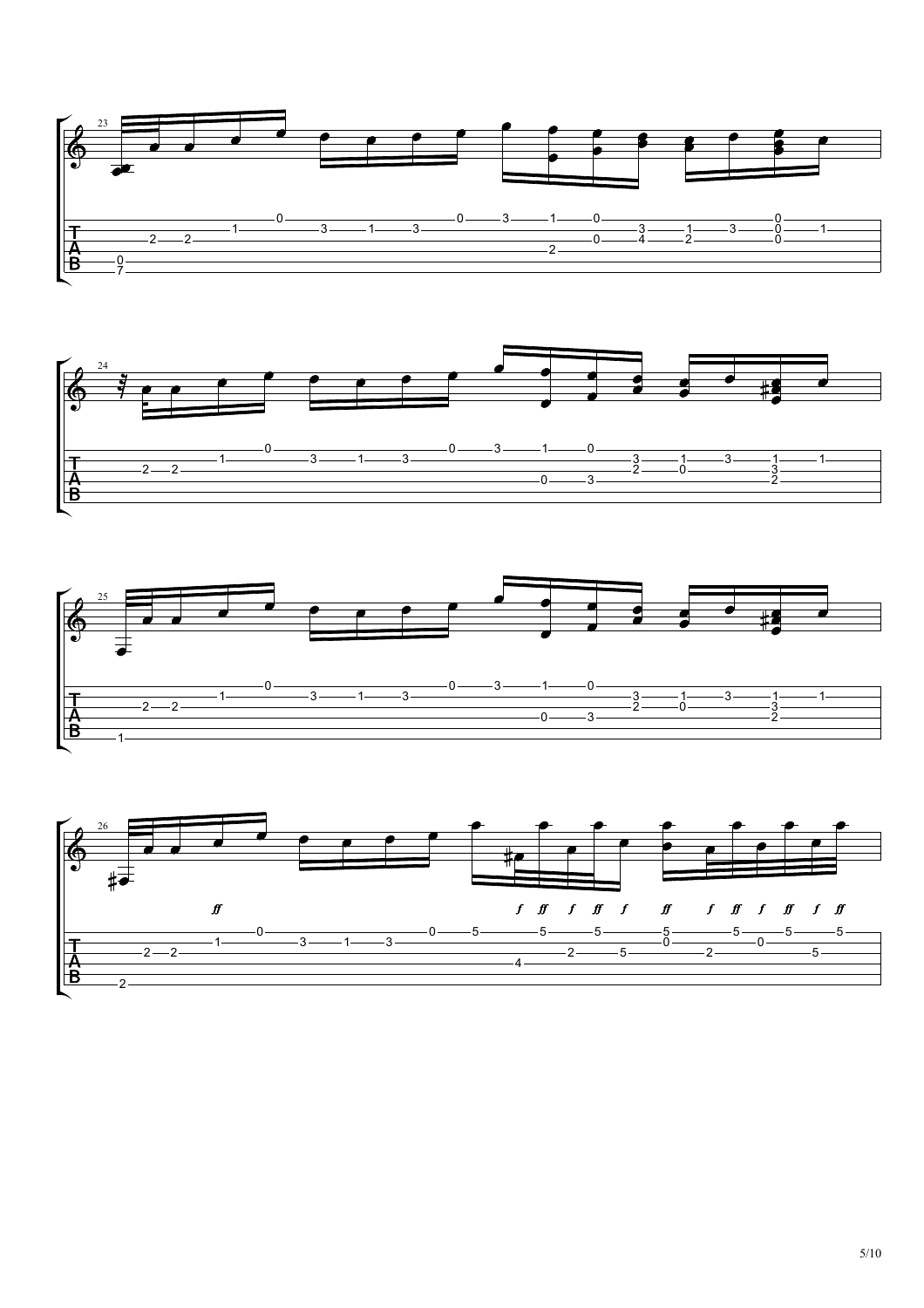







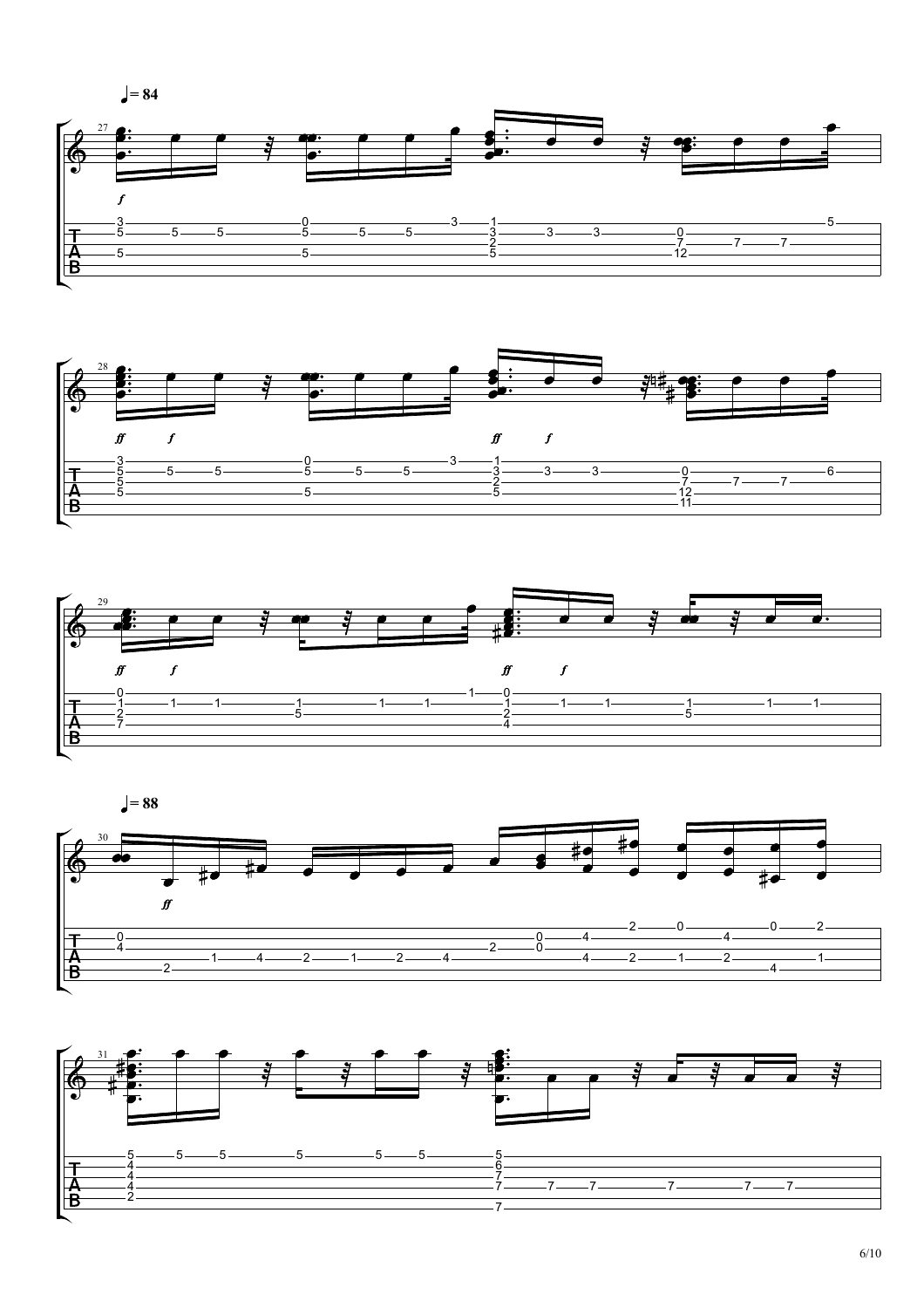





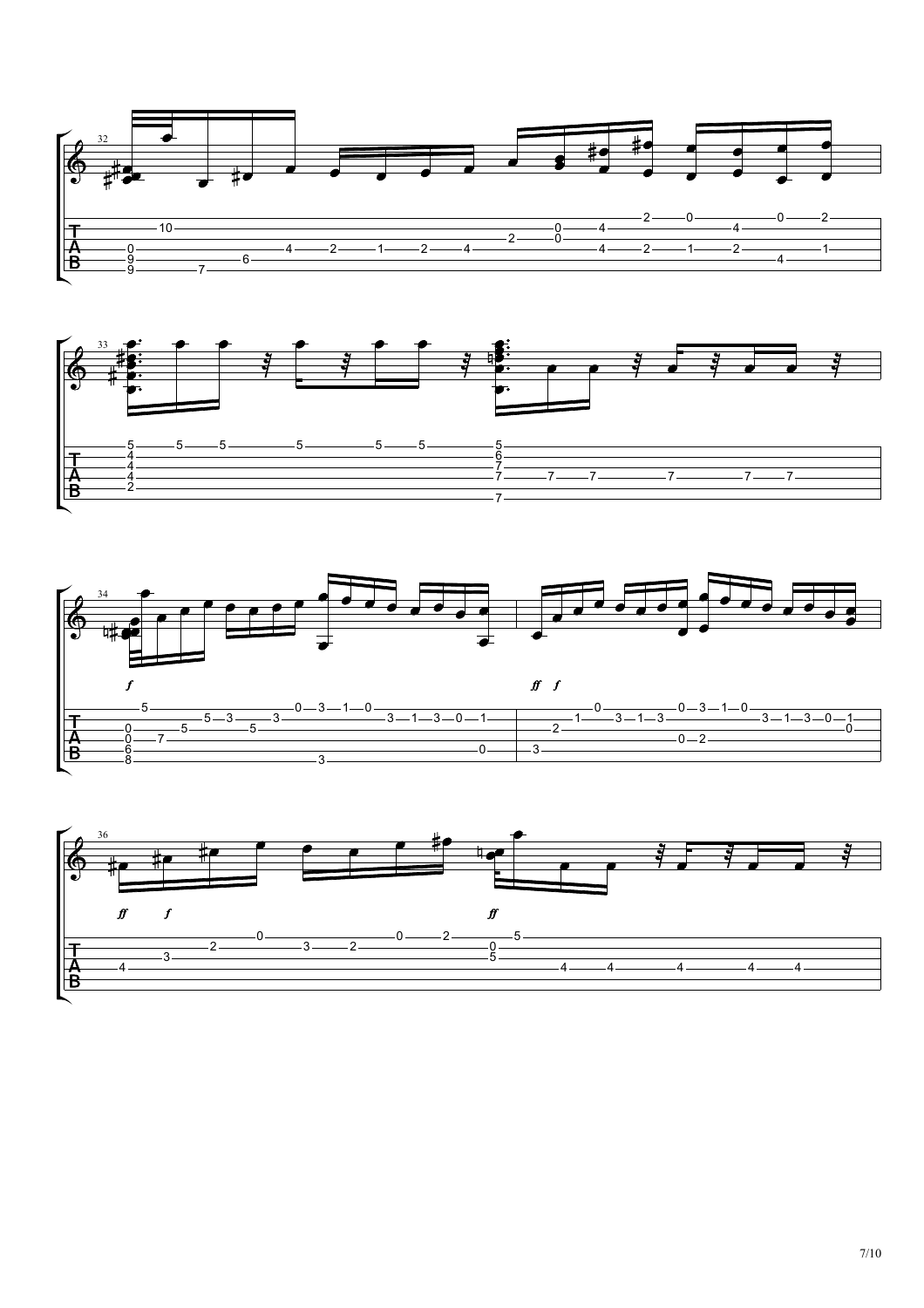





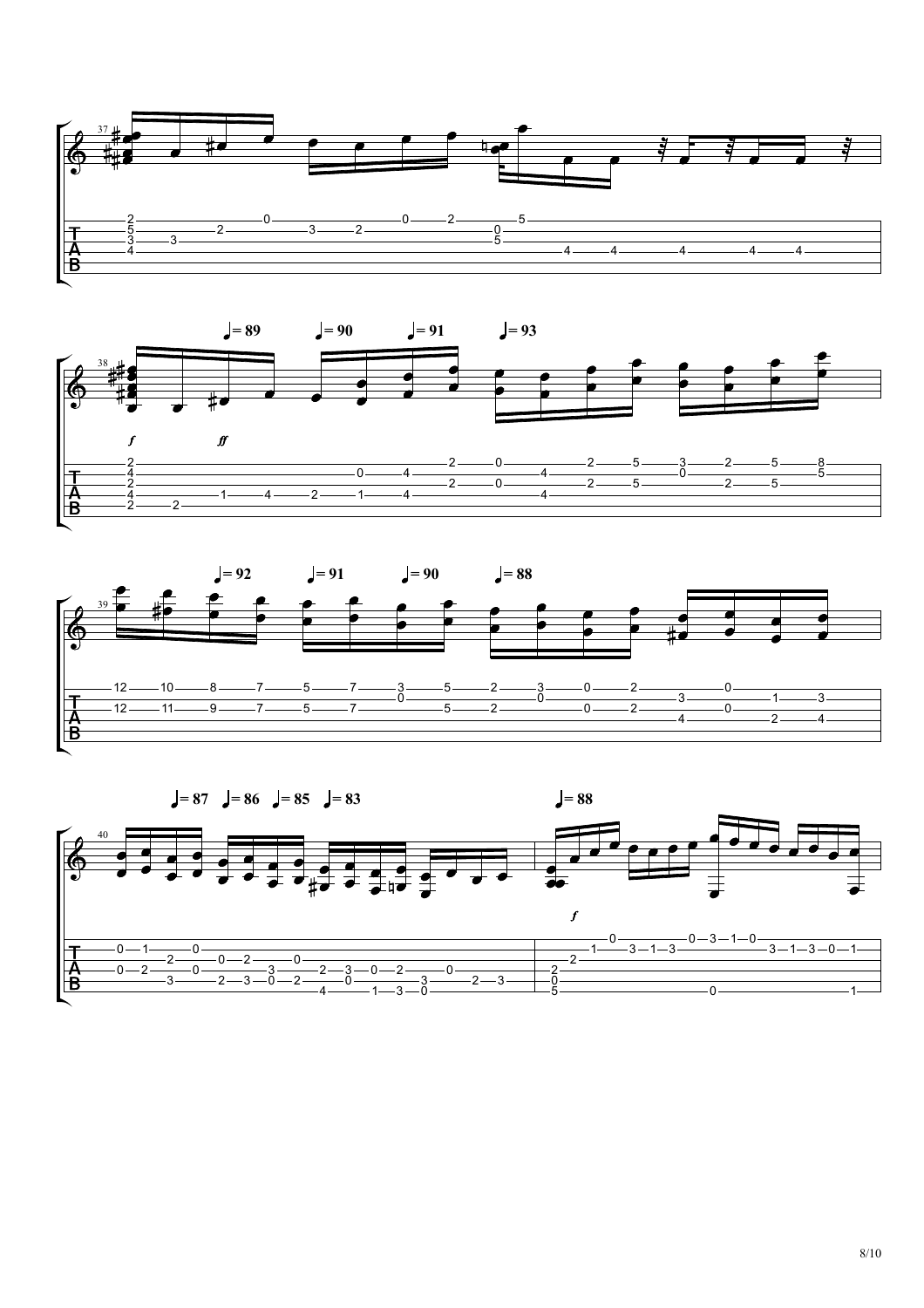